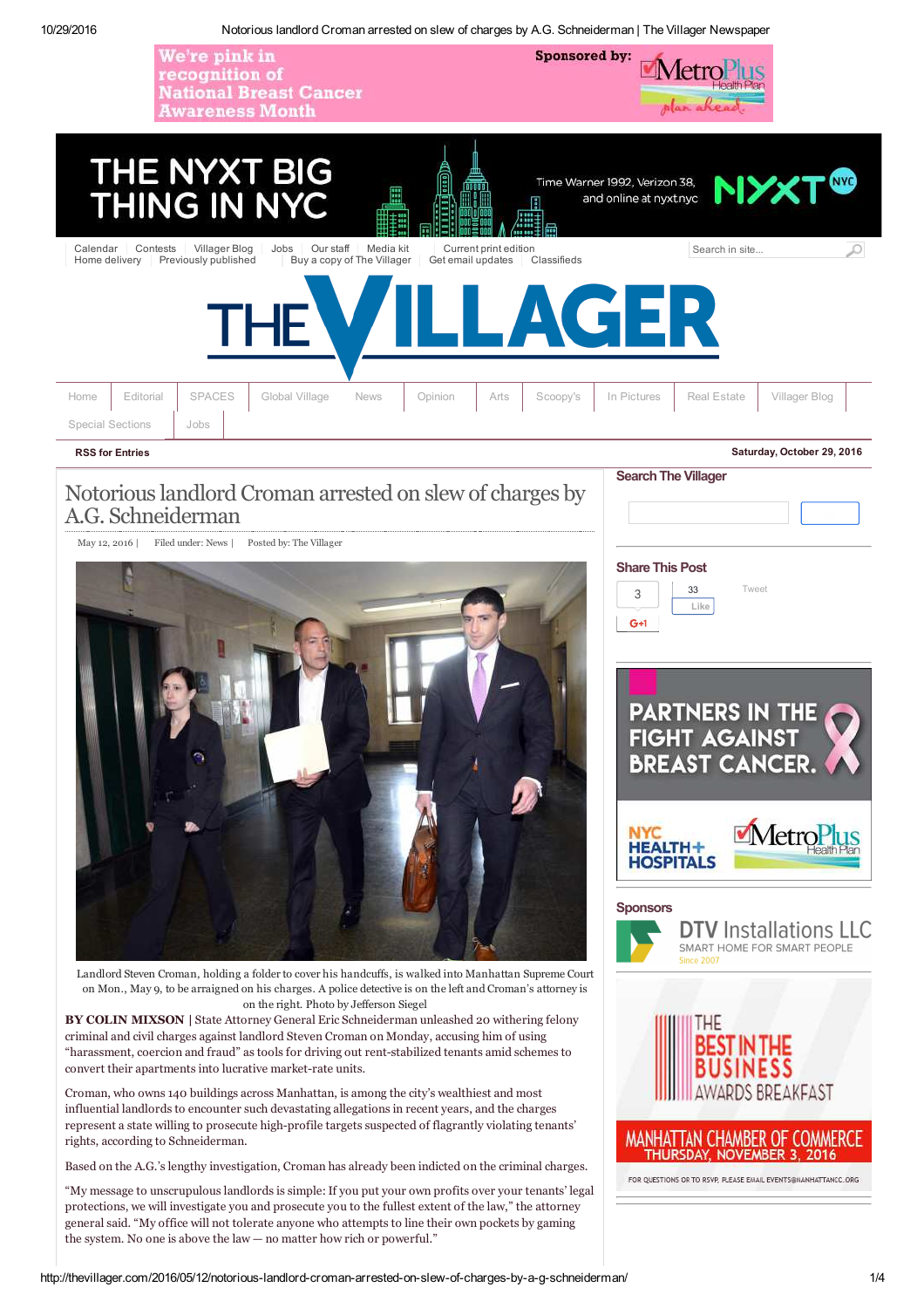### 10/29/2016 Notorious landlord Croman arrested on slew of charges by A.G. Schneiderman | The Villager Newspaper

The criminal charges focus on Croman's alleged schemes to defraud the New York Community and Capital One banks. Schneiderman claims Croman — along with mortgage banker Barry Swartz, who was also indicted on 15 charges — colluded to submit false mortgage documents to their lenders, including rent rolls describing market-rate units that were, in fact, occupied by rent-stabilized tenants, along with inflated rents charged for commercial spaces located in buildings Croman owned.

In reporting an allegedly exaggerated income, Croman hoped to obtain honeyed terms when refinancing, and, over the course of three years, Croman obtained more than \$45 million in loans under false pretenses, according to the attorney general.

All told, the various criminal allegations leveled against Croman could net him 25 years in prison.

But it's the civil charges brought against the lightning-rod landlord, which allege a widespread, institutional policy of harassment against rent-stabilized tenants, which have renters giddy with excitement.

"All the tenants are very happy about this," said George Tzannes, a rent-stabilized tenant of Croman's living on E. Sixth St. between Avenues A and B.

Croman directed his employees to offer rent-stabilized tenants meager buyouts worth a few months' rent, and, in the event they declined the offers, to utilize less-seemly tactics to persuade them, according to the attorney general.

These included filing baseless lawsuits against rent-stabilized tenants, and investigators claim to have uncovered internal e-mails sent by company employees acknowledging that the bogus suits would "aggravate" tenants into accepting a buyout.

Furthermore, the embattled landlord incentivized property managers to gain access to tenants' apartments in an effort to falsely accuse residents of violating their leases, according to Schneiderman.

In particular, Croman employed private investigator Anthony Falconite — a former New York Police Department officer whom the landlord referred to as his "secret weapon" — to enter tenants' apartments under false pretenses, usually pretending to be a city worker, according to the state prosecutor.

Falconite himself referred to obtaining buyouts as a "team sport," to which one property manager responded in an e-mail, "I know that!! Who's our next target? We have to start lining them up!!!," according to Schneiderman.

Croman purchased the building where Tzannes has resided for 45 years in 2007, and the East Villager's experience exactly matched the charges leveled against the alleged slumlord.

The local claims it was soon after Croman bought the property before lawsuits started flying, with the landlord's lawyers claiming Tzannes and his wife were in rent arrears, despite the company routinely cashing the couple's checks.

"It started immediately," Tzannes said.

Croman ultimately dropped each of the three suits he brought against Tzannes, but not before the E. Sixth St. resident had wasted thousands of dollars on lawyers' fees preparing to fight the baseless claims.

Amid the alleged harassment, Croman's contractors went about renovating unoccupied apartments in the tenement, with work causing potentially lead-tainted dust to spread throughout their homes. At one point, gas was shut off for 15 months due to the construction, and complaints from tenants were taken as invitations by Croman to send contractors — along with his wife — into their homes in attempts to suss out violations, according to Tzannes.

"They have ways of weaseling their way in," Tzannes said. "At one point his wife, Harriet, came by and started grilling me."

Tenants' excitement over Croman's indictment is tempered by anxiety about the future of their homes, and the expectation of decreased services as their landlord turns his focus toward combating the state's allegations.

A spokesperson for the attorney general's office said they'll be filing a request with the courts to appoint an operator to manage Croman's various properties, though a timeline for that appointment is not readily apparent, and the landlord is expected to challenge that motion in court.

Also unclear is the scope of the attorney general's civil claims, and the amount of fines the prosecutor is seeking as restitution for Croman's alleged crimes. But the penalty is expected to be in the tens of millions of dollars, with the money split between former renters and the state, according to an A.G. spokesperson.

**The Villager encourages readers to share articles:**

 $\boxed{G+1}$  3<br>Like 33 people like this. Be the first of your friends.

**Advertisers from our print edition**



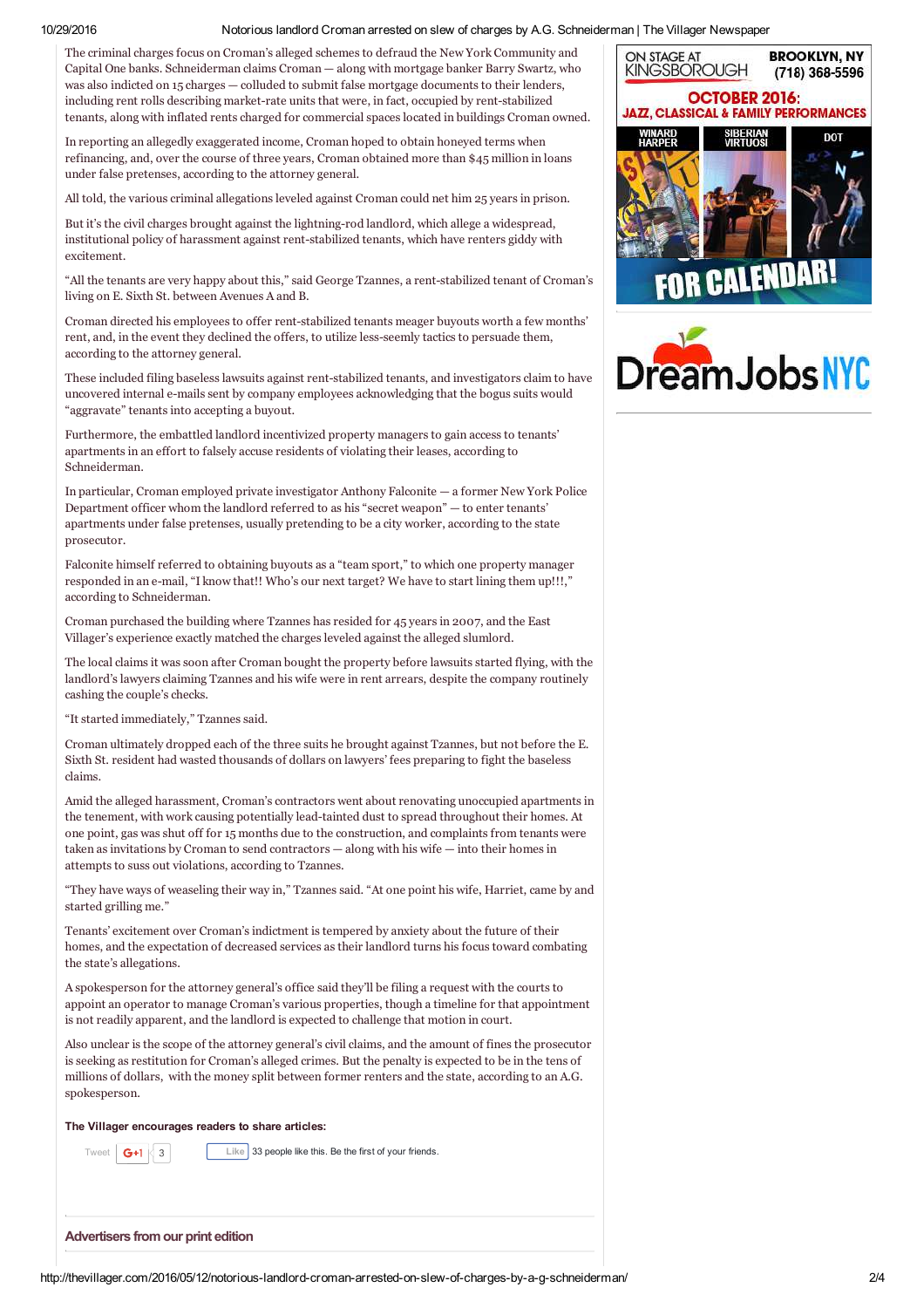| Ads<br><b>Brands Advertisers A-Z</b><br>Deals<br>Coupons |                                                                                                     |                                                                                                         |  |  |
|----------------------------------------------------------|-----------------------------------------------------------------------------------------------------|---------------------------------------------------------------------------------------------------------|--|--|
| <b>Hudson River Park</b><br>Halloween Kidz Karnival      | <b>Hudson River Park</b><br>Halloween Kidz Karnival                                                 | <b>Hudson River Park</b><br>Halloween Kidz Karnival                                                     |  |  |
| I'm searching for<br>Comments are often moderated.       |                                                                                                     | Search                                                                                                  |  |  |
|                                                          | and maintain a respectful tone to both the subject at hand and other readers who also post here. We | We appreciate your comments and ask that you keep to the subject at hand, refrain from use of profanity |  |  |

## Jessica Berk +2 *· 24 weeks ago* Reply JCK +2 *· 24 weeks ago* Reply Comments (8) Sort by: **Date** Rating Last Activity WHEN IS LLOYD GOLDMAN'S TURN? When is Shaoul's turn?

Write: there is a error in the article. Croman victim is not rent stabilized apt tenant. It is tenants of rent stabilized, rent control, section 8, market rate renter. Croman has seen also picking private home owner and hud subsidy building own and manage by other landlord and their tenant uses their apt to claim it belong to his tenant to files frivolous lawsuit. He picks federal housing landlord take their business activity turn it

around for self use to play court. Hon fern fisher need to help Ag investigation.

**Visitor**  $\cdot$  24 weeks ago **o** *o* 

# Reply

**reader** · 23 weeks ago **o** *o* 

the article writes: "State Attorney General Eric Schneiderman unleashed 20 withering felony criminal and civil charges against landlord Steven Croman on Monday, accusing him of using "harassment, coercion and fraud" as tools for driving out rent-stabilized tenants amid schemes to convert their apartments into lucrative marketrate units."

Reader comment: this is false claim.... it looks like only the rent stabilized tenants are the high % coming forward complaining that is why the media only has been documenting Rent Stabilized tenant all alone and nothing else.

The real true claim should be Croman victim is rent stabilized, rent control, section 8, private home owner, building own and manage by other landlord and their tenant (on this last one all you need is a tenant there that has a croman tenant as a caretaker, family member, worker, friend etc...) croman will pick that apt to attack and keep pushing they want that building landlord to come down also to attack you for illegal renting 2 apt so the easiest way out is to surrender the croman apt and save the other on or threat and harassment will come to you until you drain your wallet and leave. this is croman goal for many years.

Reply



 $\overline{O}$ 

Croman had a in house attorney Mr. M.F. helping him taking his dirty trick and go outsource to bring in innocent law firm and attorney to help him with his legal needs while holding back proof that can proof this case to be filed into court is actually frivolous lawsuit. Attorney who trusted Croman to be honesty client many did started to support him but later left the case after finding out after they started coming in as a incoming attorney or as a replacement attorney. Many also signed false claim affidavit for Croman employee false certify facts into court. Hon. Fern Fisher needs to investigate this matter.

#### Reply



Thank A.G. for his efforts but, there are others like Cromen ruining lives and putting tenants in danger on the UWS.

M-G in Yorkville 3rd ave using Police and Fdny to steal homes and evade regulations.

The L&T courts are horrible look at the lost of people.

Are law firms, certain judges and clerks complicit, they have to know who the bad actors are? Officer of the court see the misconduct yet they never report it as required.